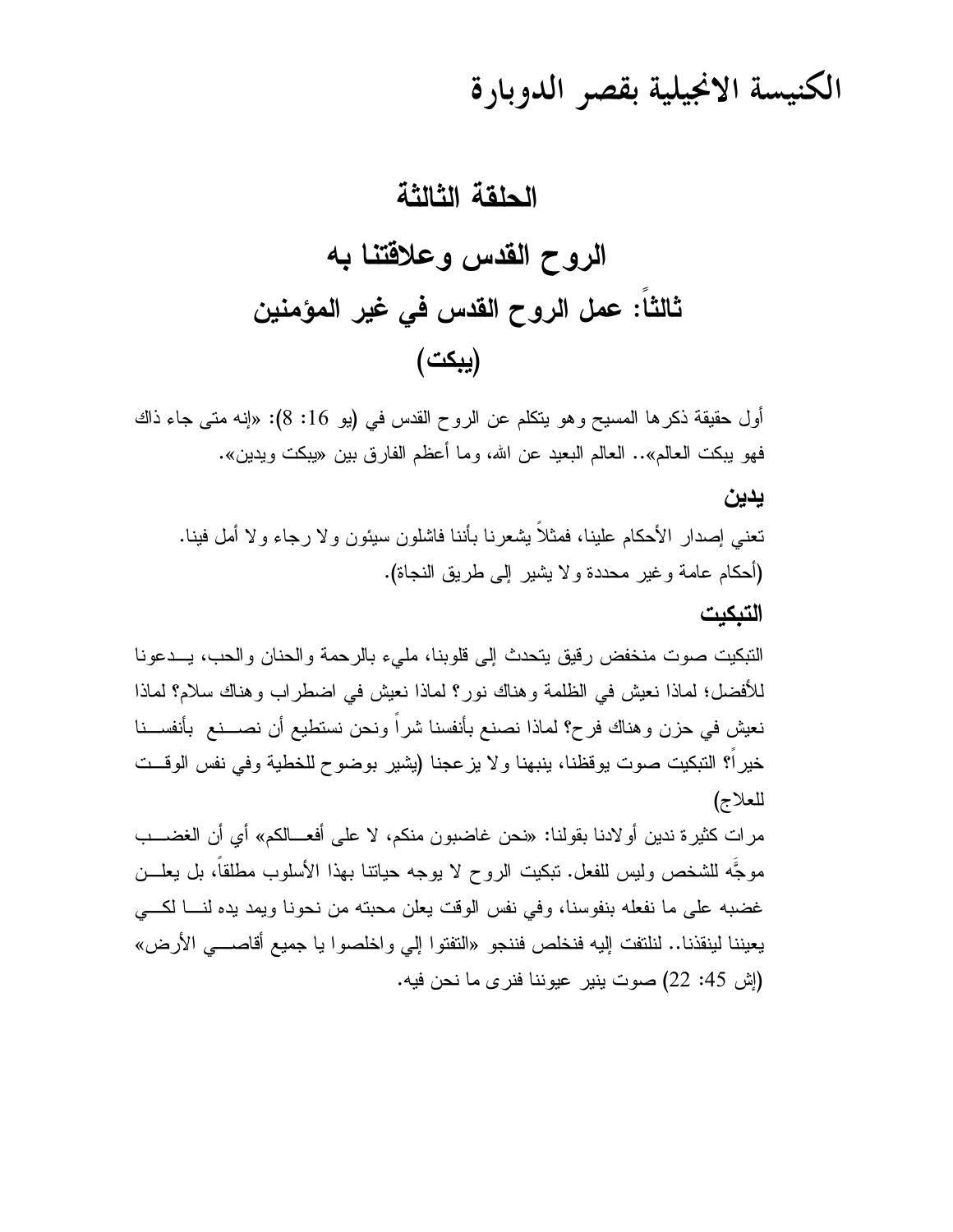## يقوم الروح القدس بهذا الدور في حياتنا فهو يبكت العالم على:

#### أ– خطية:

إن عمل الروح القدس هو أن يدعونا للإيمان بالمسيح فننال غفران الخطايا، ولذلك فـــالروح القدس يبكتنا على خطية عدم الإيمان بالمسيح، كما في (يو 16: 9): «أما على خطية فلأنهم لا يؤمنون بي»… ليس لأنهم «لم» يؤمنوا به بل «لا» يؤمنون به. فهو لا يتكلَّم عن ماض بل عن حاضر ، لأننا لا نؤمن به الآن لأن المسيح لا يملك على حياتنا الآن، لأن ثقتنا ليست في المسيح الآن، فهو يوقظنا لكي نقوم ونضع ثقتنا في المسيح. تستطيع الآن أن نتال نعمة المسيح «قم هو ذا يناديك» (مرفس 10: 49)، «استيقظ أيها النائم وقَم من الأموات فيضيىء لك المسيح». (أفسس 5: 14)

إن الخطية الأولى والعظمى هي عدم الإيمان. هذه هي الخطية التي سيُدان عليها العالم، أن الناس رفضت المسيح، «وهذه هي الدينونة أن النور قد جاء إلى العالم، وأحب الناس الظلمة أكثر من النور» (بو 3: 19).. أعظم خطبة هي رفض النور ومحبة الظلمة. فـــي البـــوم الأخير هناك السؤال الذي سيُوجَّه لكل إنسان: هل آمنت بيسو ع أم لم تؤمن؟ الذين آمنوا لهم حياة: «لكي لا يهلك كل من يؤمن به بل نكون له حياة أبدية» (يو 3: 16)، والذي لا يؤمن قد دين (يو 3: 18). وأول ما يفعله الروح القدس هو أن يوقظ نعمة الإيمان داخلنا فنصـــدق نعمة الله وغفران المسيح.

#### <u>ب- بر:</u>

الروح القدس لا يتوقف عند الإشارة إلى الظلمة التي في حياتنا بل يكشف لنا عن النسور، فهو بيكتنا على الخطية ويشير إلى البر «بر المسيح»، فالروح القدس يشهد عن المسيح أمام الناس (يو16: 10، يو15: 26)، والروح القدس هو الذي جعل القديسين يكتبون الكلمــة، ونحن نرى بر المسيح في أمرين هامين:

1– بر المسيح في حياته:

بمعنى أننا نرى بر المسيح في الحياة البارة التي عاشها، أي أن الروح القدس بشهد عـــن كمال المسيح «أنه لم يعمل ظلماً ولم يوجد في فمه غش» (إش53: 9). قال للجميع: «مـــن منكم يبكتني على خطية» (يو 8: 46). مسيحنا الذي نؤمن به والذي دعانا أن نعيش معه كما عاش بلا خطية. لا نوجد أي ديانة ندَّعي أن مؤسسها بلا خطية، لكن المسيح هو الوحيــد الذي بلا خطية.. بار ، كامل، بلا شر ، بلا دنس، انفصل عن الخطاة. نحـــن مـــدعوون أن نعيش مع شخص نستطيع أن نستأمنه على حياتنا، فقد عاش بين الناس بدون خطأ وبــــدون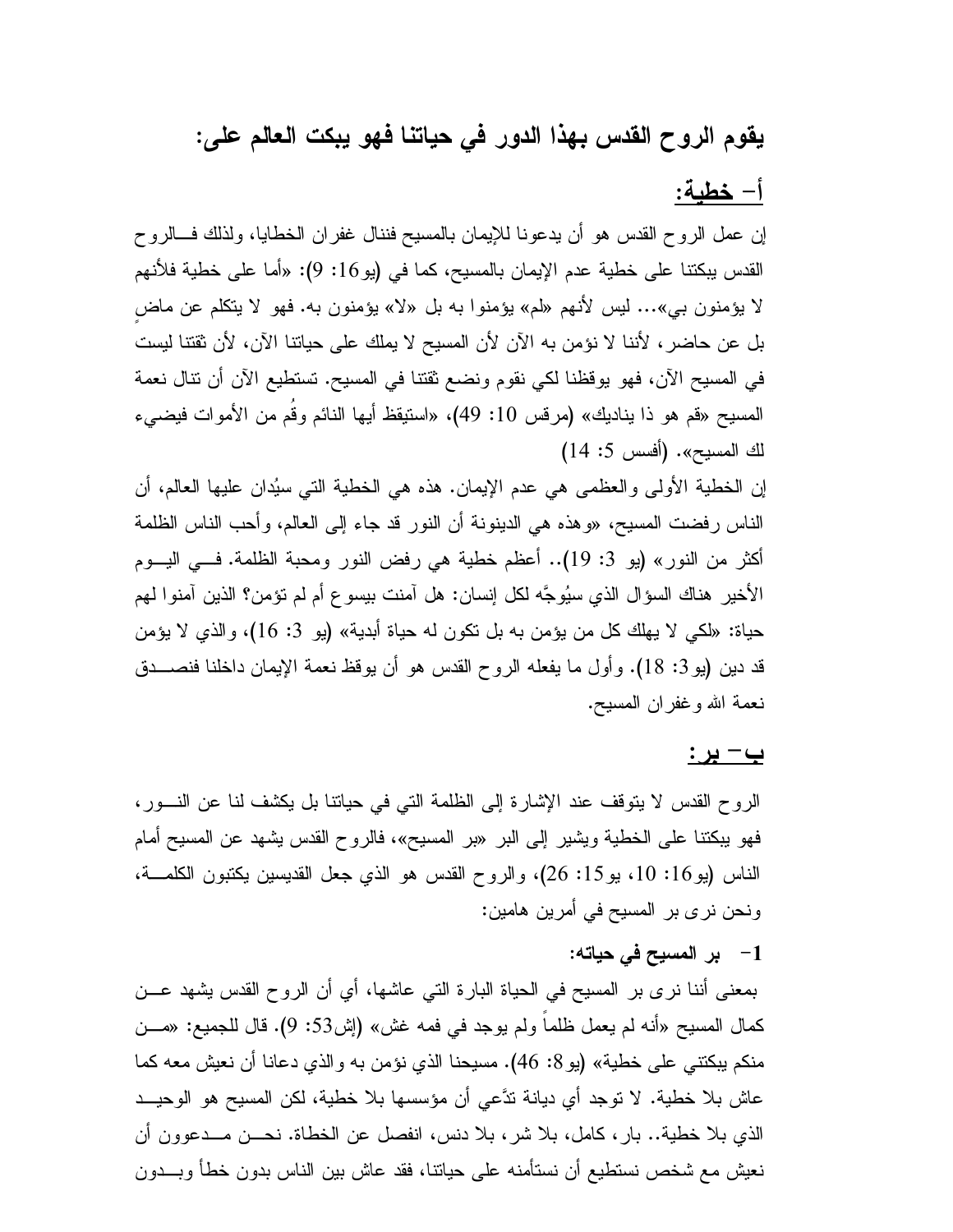خطية. تُقاس روعة الحياة بروعة شريك الحياة، بقدر أعماله وجماله. لـــو نركنــــا الــــروح القدس يشهد لقلوبنا عن كمال بر المسيح لعرفنا معنى «رأينا مجده، مجداً كما لوحيــد مـــن الآب، مملوءا نعمة وحقًا» (يو 1: 14). ذاك يفتح العيون فتبصر حقيقة من هو المسيح. يفتح عيون العمي ليروا عدم إيمانهم، ويروا بر وكمال هذا الإله، فلا يستطيعون إلا أن يؤمنـــوا ىە.

#### 2– البر الذي يعطيه المسيح لنا

بمعنى أن الروح القدس يفتح عيوننا لنرى بر المسيح والبر الذي يهبه لنا المسيح، فهو يفتح عيوننا لنرى ذلك الثوب الأبيض النظيف ويعطينا إياه «لأنه قد ألبسني ثيـــاب الخــــلاص، كساني رداء البر» (إش:61: 10)، المسيح يلبسنا بره. «لأنه جعل الذي لم يعرف خطية خطية، لنصير نحن بر الله فيه»(2كـو 5: 21). السروح

يعلن لنا محبة المسيح التي تريد أن تمنحنا بر ه وكماله، فهو يأخذ خطايانا ويعطينا عوضــــا عنها بره.. يأخذ قبحنا ويعطينا جماله.. يأخذ ضعفنا ويعطينا قوته.

## ج – دبنونة:

«وأما على دينونة فلأن رئيس هذا العالم قد دين » (يو 16: 11). نحن نحتـــاج دائمــــا أن نصلح من نفكيرنا نجاه الله، فالدينونة التي يوقظها الروح القدس داخلنا ويوقظها في ضمائر الناس هي أن رئيس هذا العالم، وإله هذا الدهر إبليس قد دين. وإبليس هذا ليس شخصــــية اعتبارية بل شخصية حقيقية. يقول الكتاب «إله هذا الدهر قد أعمى أذهان غير المـــؤمنين (2كو 4: 4)، «رأيت الشيطان ساقطا مثل البرق من السماء» (يو 10: 18). يعلن السروح القدس أن رئيس هذا العالم بالفعل قد دين، لأنه من الضروري لنا أن نعرف أن نبعيتنا إمـــا أن تكون لملك الملوك أو لرئيس هذا العالم. لو كنا من هذا العالم فنحن نتبع رئـــيس هـــذا العالم، ولو كنا من ملكوت الله فنحن نتبع المسيح ابن الله. ليس هناك نبعيــــة أخــــرى... لا توجد تبعية وسط بين الاثنين، ونهاية الاثنين واضحة ومعلنة.

العالم اليوم يعبد الشيطان رسمياً وعلناً وبوضوح، فهناك معابد كثيرة له، نُقدَّم فيها له الذبائح الدموية، وتُرفع له الصلوات علناً وهو يستجيب ويحقق ما يطلبون. العالم اليوم بؤمن بقـــيم الشَّيطان ومبادئه بدون أي مواربة، فهو إله هذا العالم، «رئيس سلطان الهواء، الروح الذي يعمل الآن في أبناء المعصية» (أفسس 2: 2)، ولكن الروح القدس يعلن لنا أنه قد دين ولأنه عالم أن له زماناً فليلاً (روْ 12: 12) فهو يدمر حياة الناس، فنجد أغنياء نعســـاء، وأســـراً ممزقة، ونفوساً مدمرة. لقد أعطاهم أوراقاً نقدية ثم سلب مقابلها حياتهم وسعادتهم وأبديتهم.